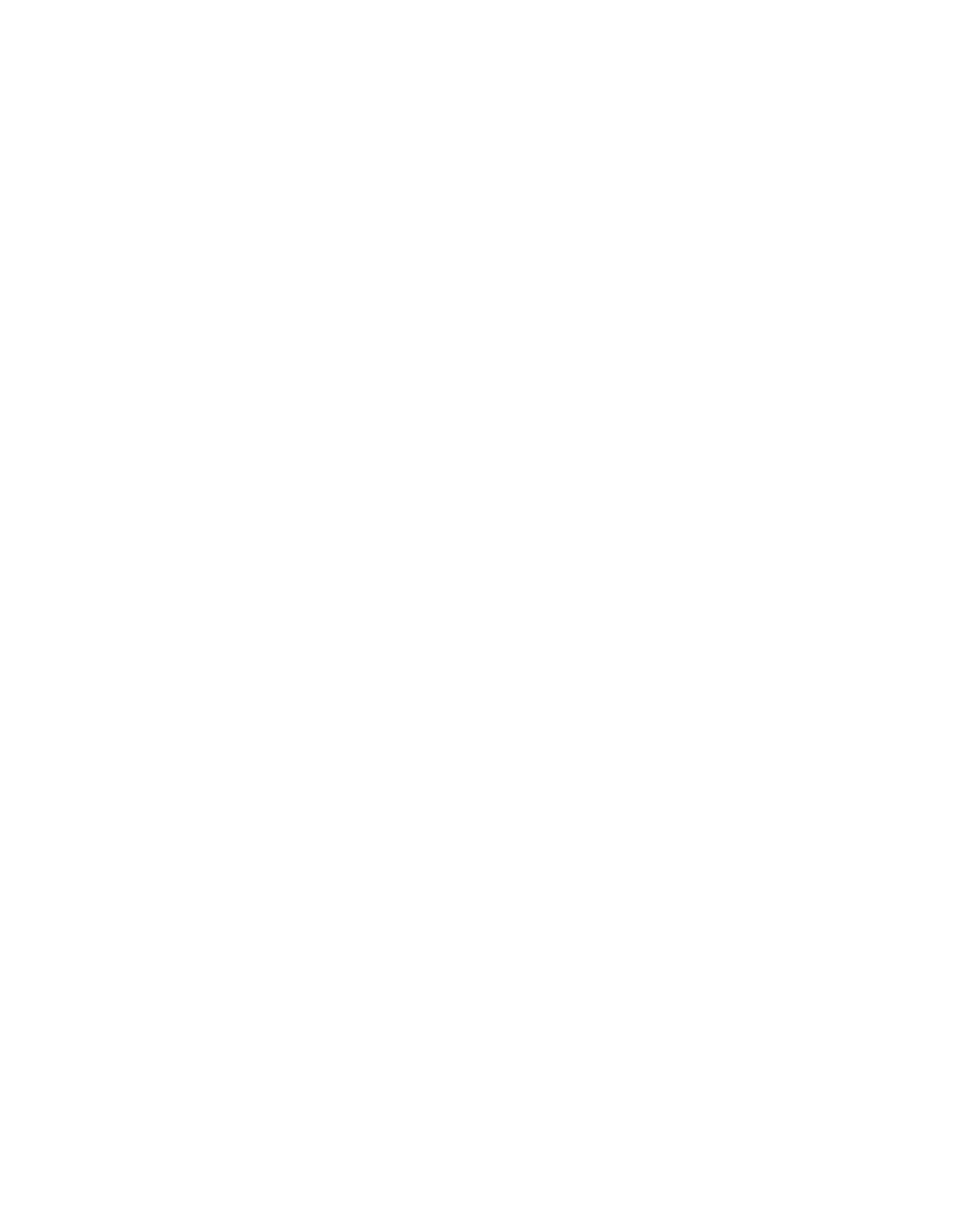# TABLE OF CONTENTS

| <b>Independent Auditors' Report</b>      | $3-4$  |
|------------------------------------------|--------|
| <b>Financial Statements</b>              |        |
| <b>Statements of Financial Position</b>  | 5      |
| <b>Statements of Activities</b>          | 6      |
| <b>Statements of Functional Expenses</b> | 7      |
| <b>Statements of Cash Flows</b>          | 8      |
| <b>Notes to Financial Statements</b>     | $9-18$ |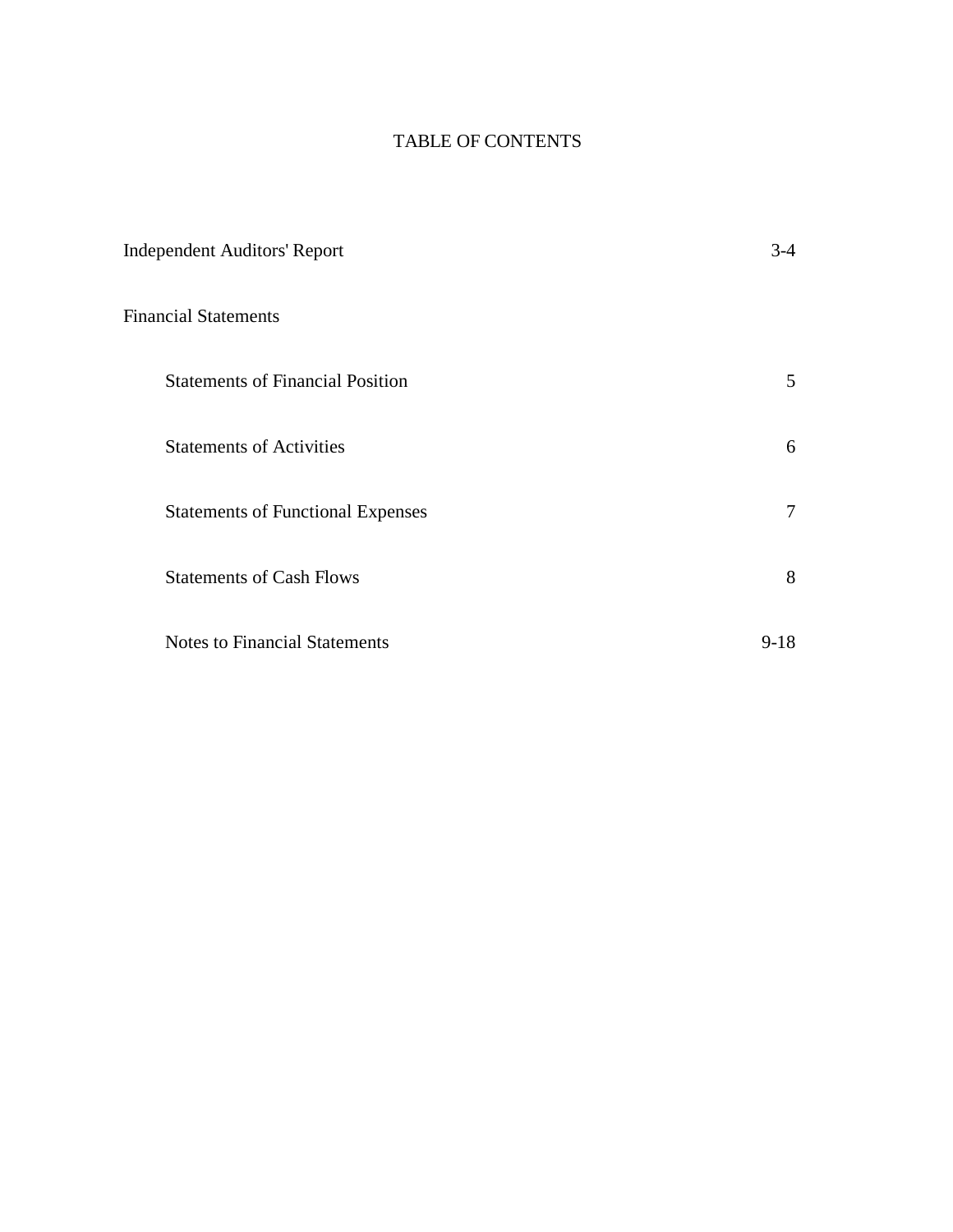

936 Easton Rd., PO Box 754, Warrington, PA 18976 70 W. Oakland Ave., Doylestown, PA 18901│ 130 Almshouse Rd., Suite 201A, Richboro, PA 18954 215-343-2727 | www.bbco-cpa.com

### Independent Auditors' Report

The Board of Directors seeJesus Telford, Pennsylvania

### **Report on the Financial Statements**

We have audited the accompanying financial statements of seeJesus (a non-profit organization), which comprise the statement of financial position as of June 30, 2021, and the related statements of activities, functional expenses, and cash flows for the year then ended, and the related notes to the financial statements.

### **Management's Responsibility for the Financial Statements**

Management is responsible for the preparation and fair presentation of these financial statements in accordance with accounting principles generally accepted in the United States of America; this includes the design, implementation, and maintenance of internal control relevant to the preparation and fair presentation of financial statements that are free from material misstatement, whether due to fraud or error.

### **Auditors' Responsibility**

Our responsibility is to express an opinion on these financial statements based on our audit. We conducted our audit in accordance with auditing standards generally accepted in the United States of America. Those standards require that we plan and perform the audit to obtain reasonable assurance about whether the financial statements are free from material misstatement.

An audit involves performing procedures to obtain audit evidence about the amounts and disclosures in the financial statements. The procedures selected depend on the auditors' judgment, including the assessment of the risks of material misstatement of the financial statements, whether due to fraud or error. In making those risk assessments, the auditor considers internal control relevant to the entity's preparation and fair presentation of the financial statements in order to design audit procedures that are appropriate in the circumstances, but not for the purpose of expressing an opinion on the effectiveness of the entity's internal control. Accordingly, we express no such opinion. An audit also includes evaluating the appropriateness of accounting policies used and the reasonableness of significant accounting estimates made by management, as well as evaluating the overall presentation of the financial statements.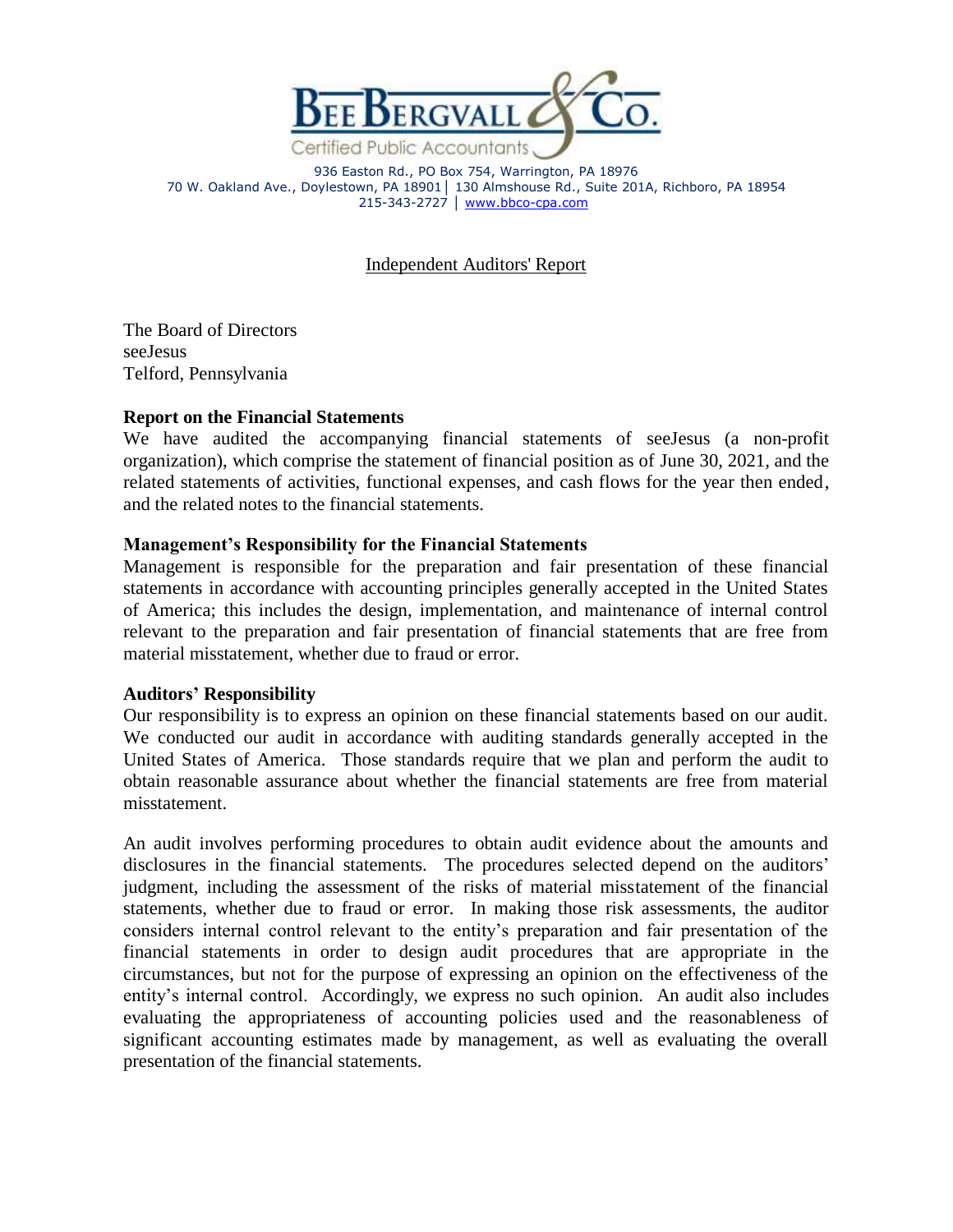We believe that the audit evidence we have obtained is sufficient and appropriate to provide a basis for our audit opinion.

#### **Opinion**

In our opinion, the financial statements referred to above present fairly, in all material respects, the financial position of seeJesus as of June 30, 2021, and the changes in its net assets and its cash flows for the year then ended in accordance with accounting principles generally accepted in the United States of America.

#### **Report on Summarized Comparative Information**

We have previously audited the seeJesus's 2020 financial statements, and we expressed an unmodified audit opinion on those audited financial statements in our report dated March 10, 2021. In our opinion, the summarized comparative information presented herein as of and for the year ended June 30, 2020, is consistent, in all material respects, with the audited financial statements from which it has been derived.

Bee Bergerald & Co.

Bee, Bergvall & Co., P.C. Certified Public Accountants

Warrington, PA January 10, 2022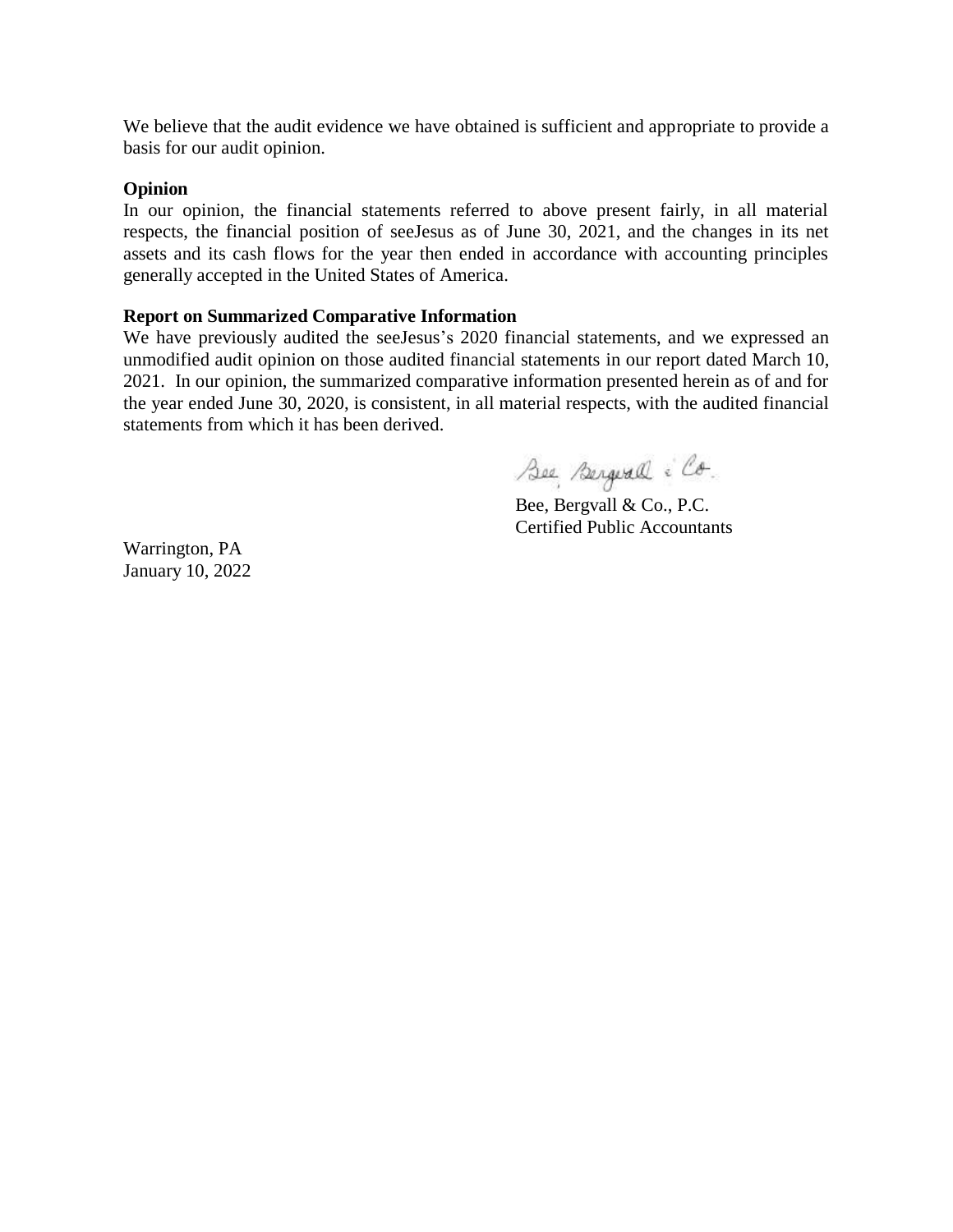# Statements of Financial Position

# June 30, 2021 and 2020

| <b>ASSETS</b>                                 | 2021            | 2020          |
|-----------------------------------------------|-----------------|---------------|
| <b>Current Assets</b>                         |                 |               |
| Cash and Cash Equivalents                     | \$<br>248,713   | \$<br>726,705 |
| Investments                                   | 890,059         | 100,105       |
| <b>Accounts Receivable</b>                    | 24,066          | 21,059        |
| Pledge Receivable                             | 55,000          | 15,000        |
| Prepaid Expenses                              | 1,400           |               |
| <b>Inventory - Books and Videos</b>           | 102,380         | 88,214        |
| <b>Total Current Assets</b>                   | 1,321,618       | 951,083       |
| Pledge Receivable - Noncurrent                |                 | 15,000        |
| Property and Equipment, Net                   | 9,530           | 17,515        |
| <b>TOTAL ASSETS</b>                           | \$1,331,148     | \$<br>983,598 |
| <b>LIABILITIES AND NET ASSETS</b>             |                 |               |
| <b>Current Liabilities</b>                    |                 |               |
| <b>Accounts Payable</b>                       | \$<br>160       | \$<br>128     |
| Payroll Payable                               | 25,951          | 11,318        |
| <b>Compensated Absences</b>                   | 20,641          | 7,316         |
| <b>Royalty Advances</b>                       | 96,268          | 100,895       |
| Paycheck Protection Program Loan              | 197,400         | 197,400       |
| <b>Total Current Liabilities</b>              | 340,420         | 317,057       |
| <b>Net Assets</b>                             |                 |               |
| <b>Without Donor Restrictions</b>             | 297,260         | 257,519       |
| With Donor Restrictions: Purpose Restrictions | 693,468         | 409,022       |
| <b>Total Net Assets</b>                       | 990,728         | 666,541       |
| TOTAL LIABILITIES AND NET ASSETS              | \$<br>1,331,148 | \$<br>983,598 |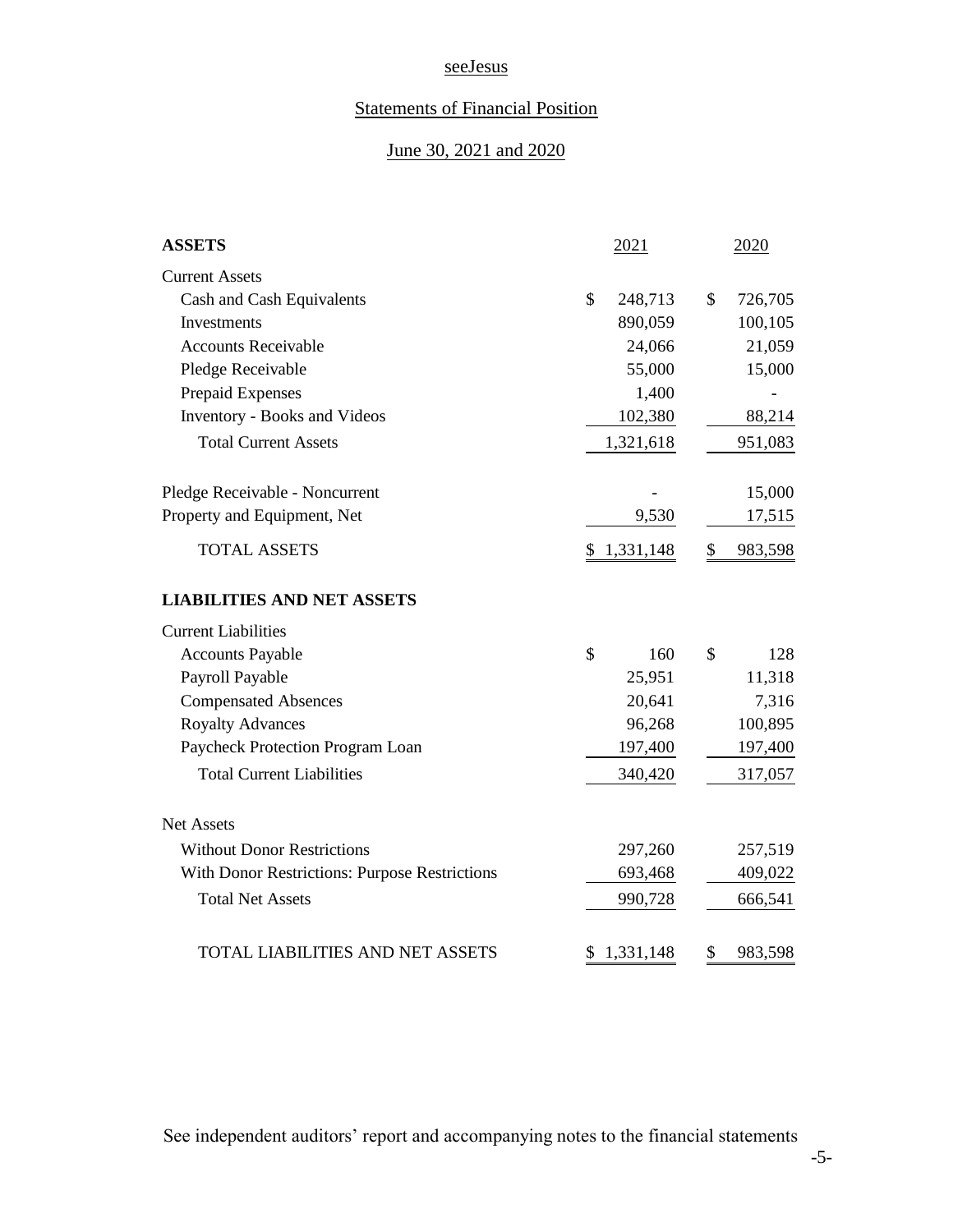# **Statements of Activities**

### For the Year Ended June 30, 2021 With Summarized Comparative Totals for the Year Ended June 30, 2020

|                                         |              | <b>Without Donor</b><br>Restrictions | With Donor<br>Restrictions |           |              |           | 2021          |  | 2020 |
|-----------------------------------------|--------------|--------------------------------------|----------------------------|-----------|--------------|-----------|---------------|--|------|
| Public Support and Revenue              |              |                                      |                            |           |              |           |               |  |      |
| Contributions                           | $\mathbb{S}$ | 517,314                              | \$                         | 1,280,146 | $\mathbb{S}$ | 1,797,460 | \$1,359,247   |  |      |
| Royalties                               |              | 45,877                               |                            |           |              | 45,877    | 71,278        |  |      |
| Seminars and On-line Events             |              | 54,666                               |                            |           |              | 54,666    | 57,267        |  |      |
| Speaking Fee Income                     |              | 8,525                                |                            |           |              | 8,525     | 17,967        |  |      |
| <b>Investment Income</b>                |              | 13,208                               |                            |           |              | 13,208    | 1,093         |  |      |
| Miscellaneous Income                    |              | 1,032                                |                            |           |              | 1,032     | 2,225         |  |      |
| <b>Net Product Sales</b>                |              | 35,681                               |                            |           |              | 35,681    | 47,272        |  |      |
| Net Assets Released from                |              |                                      |                            |           |              |           |               |  |      |
| <b>Program Restrictions</b>             |              | 995,700                              |                            | (995,700) |              |           |               |  |      |
| <b>Total Public Support and Revenue</b> |              | 1,672,003                            |                            | 284,446   |              | 1,956,449 | 1,556,349     |  |      |
| <b>Expenses</b>                         |              |                                      |                            |           |              |           |               |  |      |
| Program Services                        |              | 1,305,677                            |                            |           |              | 1,305,677 | 1,226,292     |  |      |
| Management and General                  |              | 183,153                              |                            |           |              | 183,153   | 145,908       |  |      |
| Fundraising                             |              | 143,432                              |                            |           |              | 143,432   | 106,457       |  |      |
| <b>Total Expenses</b>                   |              | 1,632,262                            |                            |           |              | 1,632,262 | 1,478,657     |  |      |
| Change in Net Assets                    |              | 39,741                               |                            | 284,446   |              | 324,187   | 77,692        |  |      |
| Net Assets, Beginning of Year           |              | 257,519                              |                            | 409,022   |              | 666,541   | 588,849       |  |      |
| Net Assets, End of Year                 | \$           | 297,260                              |                            | 693,468   | \$           | 990,728   | \$<br>666,541 |  |      |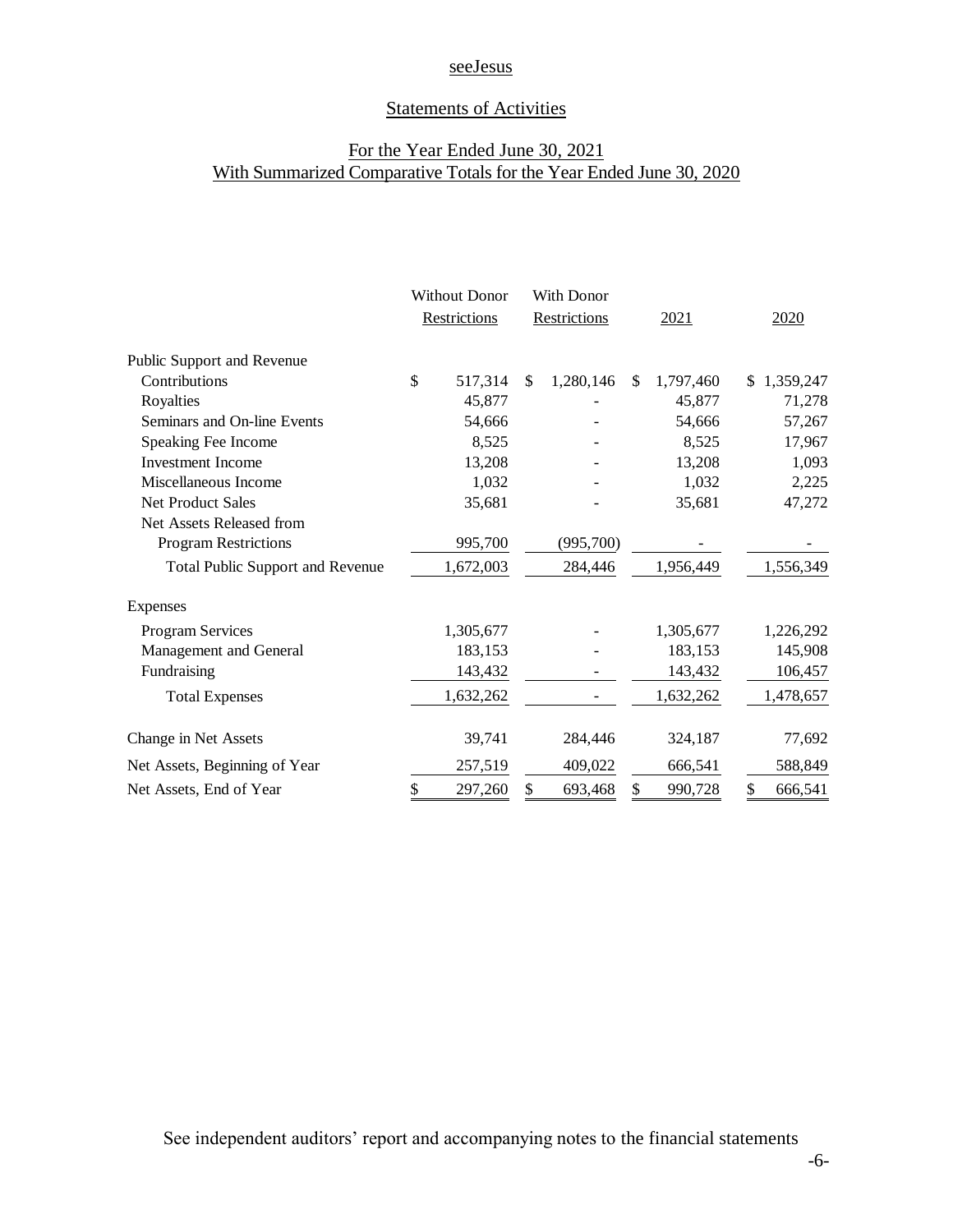# Statements of Functional Expenses

### For the Year Ended June 30, 2021 With Summarized Comparative Totals for the Year Ended June 30, 2020

|                                       | Program       | Management     |                          |             |               |
|---------------------------------------|---------------|----------------|--------------------------|-------------|---------------|
|                                       | Services      | and General    | Fundraising              | 2021        | 2020          |
| Payroll and Related Costs             |               |                |                          |             |               |
| Salaries and Wages                    | \$<br>898,426 | \$<br>132,009  | \$<br>69,144             | \$1,099,579 | 964,881<br>\$ |
| <b>Employee Benefits</b>              | 70,361        | 1,188          | 3,706                    | 75,255      | 76,778        |
| Pension                               | 18,586        | 3,234          | 1,358                    | 23,178      | 20,783        |
| <b>Payroll Taxes</b>                  | 45,599        | 10,099         | 4,010                    | 59,708      | 52,440        |
| <b>Total Salary and Related Costs</b> | 1,032,972     | 146,530        | 78,218                   | 1,257,720   | 1,114,882     |
| <b>Other Expenses</b>                 |               |                |                          |             |               |
| Ministry Update Letter                | 12,874        |                | 1,430                    | 14,304      | 17,273        |
| <b>Board of Directors</b>             |               | 1,917          |                          | 1,917       | 1,119         |
| Communications                        | 8,662         | 1,559          | 2,175                    | 12,396      | 10,391        |
| Depreciation                          | 3,992         | 1,996          | 1,996                    | 7,984       | 7,984         |
| Development                           | 34,017        | $\overline{a}$ | 40,223                   | 74,240      | 46,361        |
| <b>Financial Services Fees</b>        | 10,988        | 13,885         | $\overline{\phantom{0}}$ | 24,873      | 23,402        |
| Insurance                             | 1,870         | 1,743          | 935                      | 4,548       | 6,572         |
| Leadership and Staff Development      | 11,562        |                |                          | 11,562      | 22,900        |
| Marketing                             | 30,403        |                |                          | 30,403      | 27,663        |
| Miscellaneous                         | 4,806         |                |                          | 4,806       | 11,615        |
| Office Supplies and Expense           | 29,576        | 14,787         | 14,787                   | 59,150      | 59,210        |
| Podcasts                              | 2,829         |                |                          | 2,829       | 4,263         |
| <b>Product Research</b>               | 19,664        |                |                          | 19,664      | 8,823         |
| <b>Product Gifts</b>                  | 5,034         |                |                          | 5,034       | 4,095         |
| Professional Fees                     | 14,090        | 736            | 800                      | 15,626      | 600           |
| <b>Seminars</b>                       | 28,924        |                | 934                      | 29,858      | 74,231        |
| Travel                                | 42,876        |                | 1,934                    | 44,810      | 32,131        |
| Website                               | 10,538        | -              | $\overline{\phantom{a}}$ | 10,538      | 5,142         |
| <b>Total Other Expenses</b>           | 272,705       | 36,623         | 65,214                   | 374,542     | 363,775       |
| <b>Total Functional Expenses</b>      | \$1,305,677   | \$<br>183,153  | \$143,432                | \$1,632,262 | \$1,478,657   |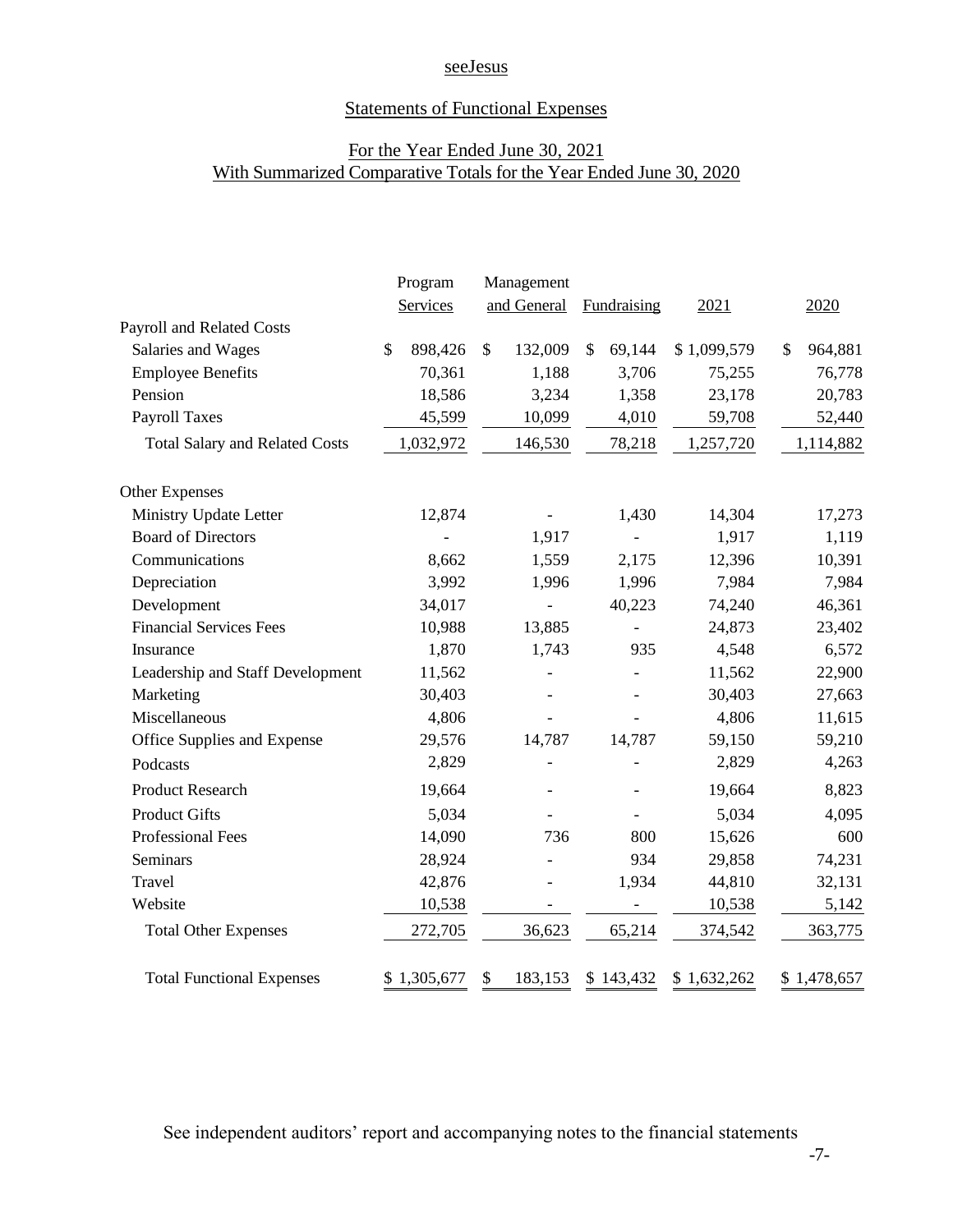### Statements of Cash Flows

# For the Year Ended June 30, 2021 and 2020

|                                                        | 2021          | 2020          |
|--------------------------------------------------------|---------------|---------------|
| <b>Cash Flows from Operating Activities</b>            |               |               |
| Change in Net Assets:                                  | \$<br>324,187 | \$<br>77,692  |
| Adjustments to Reconcile Change in Net Assets          |               |               |
| to Net Cash Provided by (Used In) Operating Activities |               |               |
| Depreciation                                           | 7,984         | 7,984         |
| (Gains) Losses on Investments                          | (5,658)       | (91)          |
| (Increase) Decrease In:                                |               |               |
| <b>Accounts Receivable</b>                             | (3,007)       | 1,046         |
| Pledges Receivable                                     | (25,000)      |               |
| Prepaid Expenses                                       | (1,400)       |               |
| Inventory                                              | (14, 166)     | (1,630)       |
| Increase (Decrease) In:                                |               |               |
| <b>Accounts Payable</b>                                | 33            | (332)         |
| Payroll Payable                                        | 14,633        | (1, 368)      |
| <b>Compensated Absences</b>                            | 13,325        | (1,735)       |
| <b>Royalty Advances</b>                                | (4,627)       | (19, 105)     |
| Net Cash Provided by (Used In) Operating Activities    | 306,304       | 62,461        |
| Cash Flows from Investing Activities                   |               |               |
| <b>Purchases of Investments</b>                        | (784, 296)    | (100, 013)    |
| Sale of Investments                                    |               |               |
| Purchase of Equipment                                  |               |               |
| Net Cash Provided by (Used In) Investing Activities    | (784, 296)    | (100, 013)    |
| <b>Cash Flows from Financing Activities</b>            |               |               |
| Payroll Protection Program Loan Proceeds               |               | 197,400       |
| Net Cash Provided by (Used In) Financing Activities    |               | 197,400       |
| Net Increase (Decrease) in Cash and Cash Equivalents   | (477,992)     | 159,848       |
| Cash and Cash Equivalents - Beginning of Year          | 726,705       | 566,857       |
| Cash and Cash Equivalents - End of Year                | \$<br>248,713 | \$<br>726,705 |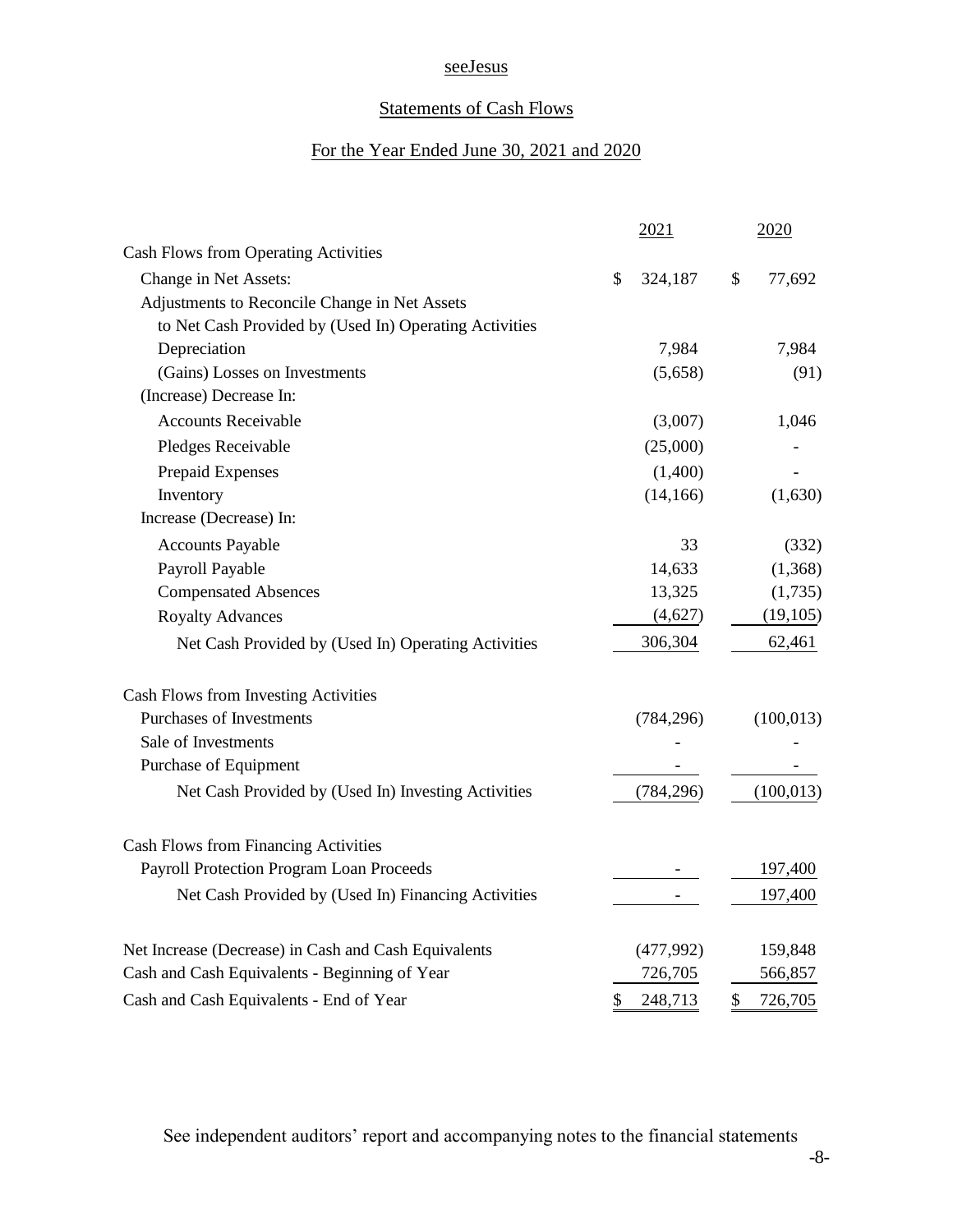#### Notes to Financial Statements

### For the Year Ended June 30, 2021

### **NOTE 1. Summary of Significant Accounting Policies**

*Organization*: seeJesus (the Organization), was incorporated in the Commonwealth of Pennsylvania on April 30, 1999. The mission of the Organization is to help people see and reflect the life, death, and resurrection of Jesus through our discipleship resources and training.

The goal of the Organization is to conduct courses in order to reach a postmodern world with a relational, as opposed to a purely logical or theological, apologetic. Its long-term purpose is to design, write and market bible curriculum for small groups within the Church for both evangelism and discipleship that reaches a post-modern world that is increasingly secular and a Church that is increasingly untaught.

*Accounting Basis and Presentation*: The accompanying financial statements have been prepared on the accrual basis of accounting in accordance with accounting principles generally accepted in the United States of America. Under this basis, revenues are recognized when earned and expenses are recognized when incurred. Net assets and revenues, expenses, gains, and losses are classified based on the existence or absence of donor-imposed restrictions. Accordingly, net assets and changes therein are classified and reported as follows:

*Net Assets Without Donor Restrictions -* Net assets available for use in general operations and are not subject to donor restrictions.

*Net Assets With Donor Restrictions* - Net assets subject to donor-imposed restrictions. Some donor-imposed restrictions are temporary in nature, such as those that will be met by the passage of time or other events specified by the donor. Other donor-imposed restrictions are perpetual in nature, where the donor stipulates that resources be maintained in perpetuity. Donor-imposed restrictions are released when a restriction expires, that is, when the stipulated time has elapsed, when the stipulated purpose for which the resource was restricted has been fulfilled, or both.

*Comparative Information*: The financial statements include certain prior year summarized comparative information in total but not by net asset class. Such information does not include sufficient detail to constitute a presentation in conformity with accounting policies generally accepted in the United States of America. Accordingly, such information should be read in conjunction with the Organization's financial statements for the year ended June 30, 2020, from which the summarized information was derived.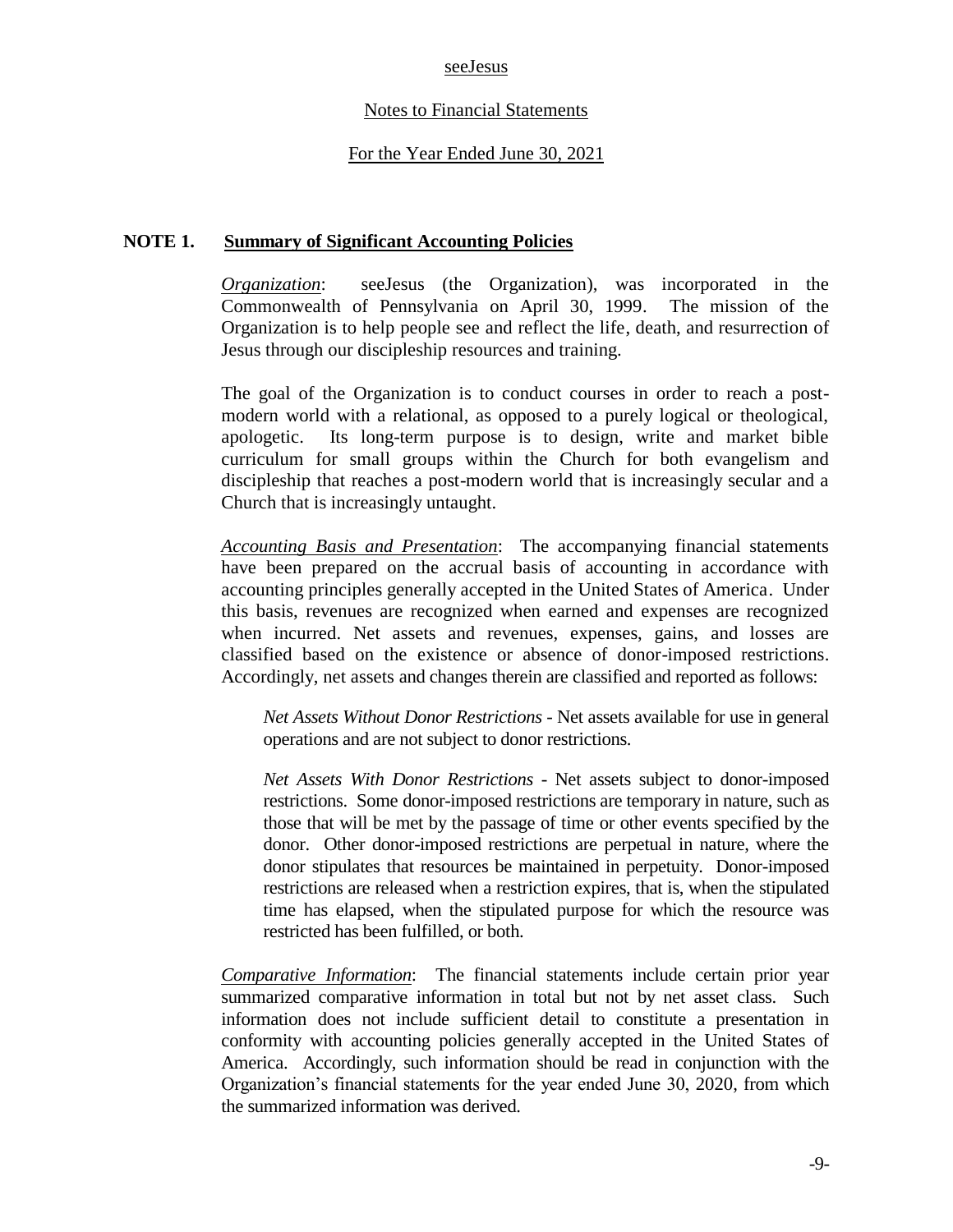#### Notes to Financial Statements

### For the Year Ended June 30, 2021

#### **NOTE 1. Summary of Significant Accounting Policies (Continued)**

*Income Tax Status*: The Organization qualifies as a tax-exempt organization under Section 501(c)(3) of the Internal Revenue Code; therefore, no provision for federal or state income taxes is included in the accompanying financial statements. The Organization is not classified as a private foundation. The Organization's federal tax returns are subject to audit by taxing authorities. The Organization's returns open audit periods are for the fiscal years ending June 30, 2018 - 2020.

*Cash and Cash Equivalents*: The Organization considers all highly liquid investments with an initial maturity of three months or less to be cash equivalents.

*Investments*: Investments in marketable securities with readily determinable fair values and all investments in debt securities are reported at their fair values in the statement of financial position. Unrealized gains and losses are included in the change in net assets.

*Fair Value of Financial Instruments*: The Organization follows Fair Value Measurements as required by the FASB Standards Codification, which applies to reported balances that are required or permitted to be measured at fair value under an existing accounting pronouncement. The Codification emphasizes that fair value is a market-based measurement, not an entity-specific measurement. Therefore, a fair value measurement should be determined based on the assumption that market participants would use in pricing the asset or liability and establishes a fair value hierarchy. The fair value hierarchy consists of three levels of inputs that may be used to measure fair value as follows:

Level 1 - Inputs that utilize quoted prices (unadjusted) in active markets for identical assets or liabilities that the Organization has the ability to access.

Level 2 - Inputs that include quoted prices for similar assets and liabilities in active markets and inputs that are observable for the asset or liability, either directly or indirectly, for substantially the full term of the financial instrument. Fair values for these instruments are estimated using pricing models, quoted pricing models, quoted prices of securities with similar characteristics, or discounted cash flows.

Level 3 - Inputs that are unobservable inputs for the asset or liability, which are typically based on an entity's own assumptions, as there is little, if any, related market activity.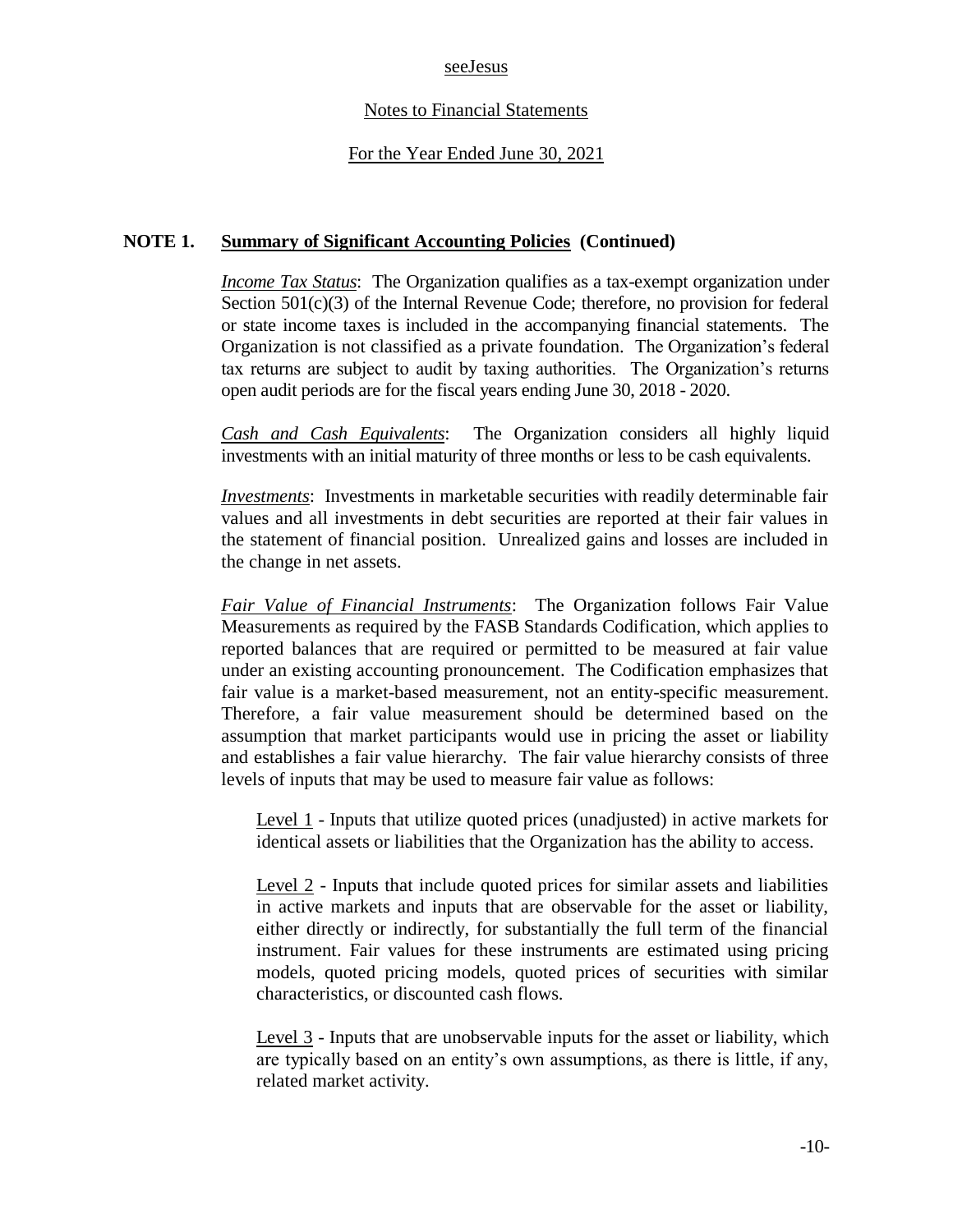#### Notes to Financial Statements

### For the Year Ended June 30, 2021

### **NOTE 1. Summary of Significant Accounting Policies (Continued)**

#### Fair Value of Financial Instruments: (continued)

In instances where the determination of the fair value measurement is based on inputs from different levels of the fair value hierarchy, the level in the fair value hierarchy within which the entire fair value measurement falls is based on the lowest level input that is significant to the fair value measurement in its entirety.

*Concentrations of Credit Risk*: Financial instruments that potentially expose the Organization to concentrations of credit risk consist principally of cash and cash equivalents, and investments. The Organization principally utilizes a regional bank and investment companies to maintain its operating cash accounts and investments. At times, such balances may be in excess of the \$250,000 FDIC insurance limit or \$500,000 SIPC insurance for investments, not including market losses, thus exposing the Organization to a loss in the amount of the excess. At times, balances may exceed these limits.

*Use of Estimates*: The preparation of financial statements in conformity with accounting principles generally accepted in the United States of America requires management to make estimates and assumptions that affect the reported amounts of assets and liabilities and disclosure of contingent assets and liabilities at the date of the financial statements and the reported amounts of revenues and expenses during the reporting period. Actual results could differ from those estimates.

*Inventory*: Inventory consists of books, CD's, DVD's, manuals, discussion guides and binders. Inventory is recorded using the average cost method.

*Receivables*: Receivables are stated as the amount management expects to collect from outstanding balances so as to provide a measure of credit losses and doubtful accounts. Management provides for probably uncollectible amounts through a provision for bad debt expenses and an adjustment to a valuation allowance based on its assessment of the current status of individual receivables. Balances that are still outstanding after management has used reasonable collection efforts are written off through a charge to the valuation allowance and a credit to the applicable receivable account. Balances are considered past due one day after due date. Amounts recorded as receivable also include royalty receivable. Royalty receivable is recognized as books are sold and do not have a past due date.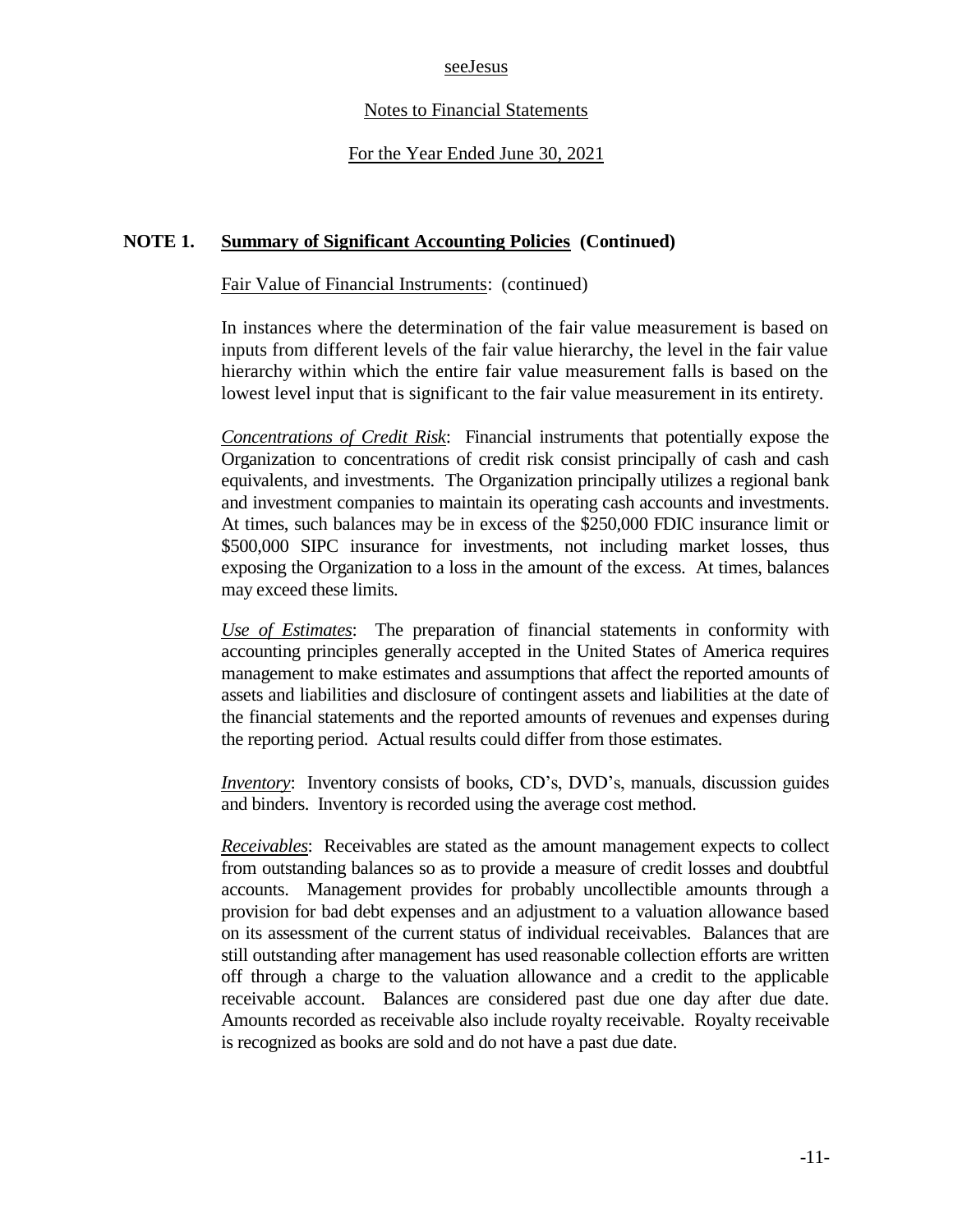#### Notes to Financial Statements

### For the Year Ended June 30, 2021

#### **NOTE 1. Summary of Significant Accounting Policies (Continued)**

*Pledges Receivable*:Contributions are recognized when the donor makes a promise to give to the Organization that is, in substance, unconditional. Promises to give are recorded at fair value, which is estimated as net realizable value if expected to be collected in one year and discounted future cash flows if expected to be collected in more than one year. No allowance for uncollectible amounts was deemed necessary. Conditional promises to give are recognized when the conditions on which they depend are substantially met. For the year ended June 30, 2021, all pledges receivable were due in one year.

*Property and Equipment*: Property and equipment are recorded at cost if purchased and fair value if donated. Depreciation has been calculated on the straight-line method over the estimated useful lives of the assets of the related assets, which is five years. Depreciation expense for the year was \$7,984. Capital items are recorded as fixed assets when their cost, or donated value, exceeds \$2,500. At June 30, 2021 property and equipment consisted of Office, Furniture & Equipment with a cost of \$39,925 and accumulated depreciation of \$30,395.

*Revenue and Revenue Recognition*: Revenue is recognized when earned revenues are reported as increases in Net Assets Without Donor Restrictions, unless the related assets are limited by donor imposed restrictions. Gains and losses on assets or liabilities are reported as increases or decreases in Net Assets Without Donor Restrictions unless their use is restricted by explicit donor stipulation or by law.

Contributions are recognized when cash, securities or other assets and unconditional promises to give is received. Contributions restricted by donors are reported as increases in net assets without donor restrictions if the restrictions expire (that is, when a stipulated time restriction ends or purpose restriction is accomplished) in the reporting period in which the revenue is recognized. All other donor-restricted contributions are reported as increases in net assets with donor restrictions, depending on the nature of the restrictions. When a restriction expires, net assets with donor restrictions are reclassified to net assets without donor restrictions and reported in the statements of activities as net assets released from restrictions.

Conditional promises to give - that is, those with a measurable performance or other barrier and a right of return - are not recognized until the conditions on which they depend have been met.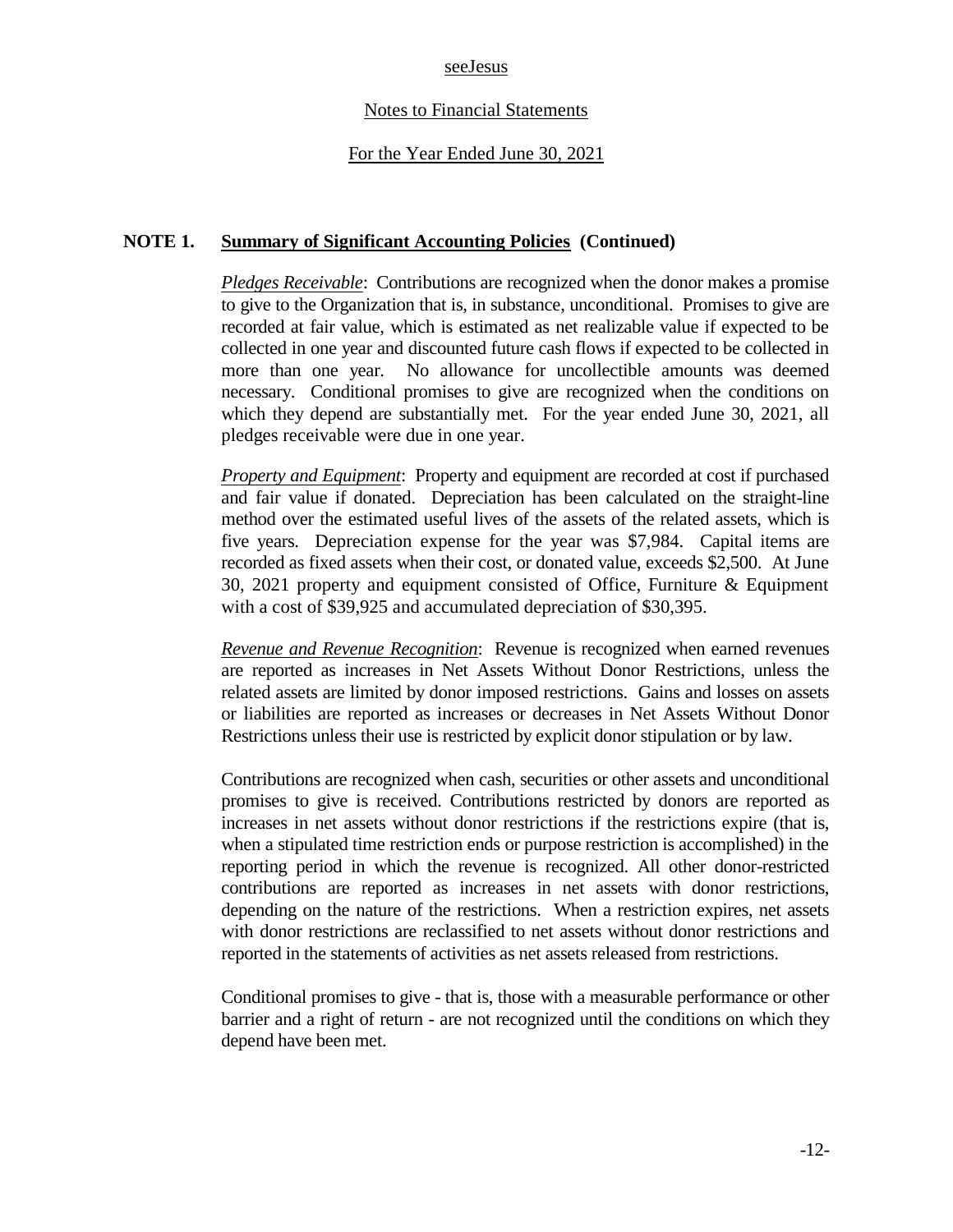#### Notes to Financial Statements

### For the Year Ended June 30, 2021

#### **NOTE 1. Summary of Significant Accounting Policies (Continued)**

Program revenue is recognized when the event takes place. Program fees received in advance are deferred to the applicable period in which the related services are performed or expenditures are incurred, respectively.

The Organization recognizes revenue from royalties during the year in which the related performance obligations are met or when books are sold, depending on the nature of the royalty or advance. Royalty advances are recorded as deferred revenue until the performance obligation is satisfied; therefore, the revenue is recognized ratably over the course of the writing, publishing, and distribution or sale of the related books. All amount received prior to the satisfaction of the performance obligation are recognized as deferred revenue. The amount recognized as deferred revenue at June 30, 2021 was \$96,268.

*Donated Services*: Volunteers periodically donate their time to the Organization's program services and fundraising activities. An amount has not been recognized in the accompanying statements of activities for these volunteer efforts because they did not meet the requirements for recognition.

*Compensated Absences*: The Organization allows employees to carry over certain paid time off. Upon separation, for employees in good standing, the accumulated paid time off will be paid for any current year accrued PTO not yet taken.

*Allocation of Functional Expense*: Allocation of expenses to program, fundraising, and management and general expense is done by the direct assignment to programs using these costs under the supervision of management. Expenses that are incurred for more than one function, such as a program service, is allocated based on content of the program by function. Salaries and related expenses are allocated based on estimates of time and effort. Office and related expenses are allocated based on use of space.

New Accounting Pronouncements: ASU No. 2014-09 (Topic 606): Revenue From Contracts With Customers: This Statement is effective for fiscal years beginning after December 15, 2018. The objective of this Statement is to provide a more robust framework for addressing revenue issues, to improve comparability of revenue recognition standards across entities, and provide more useful information to the users of the financial statements through improved disclosure requirements. This Statement was implemented in the fiscal year ended June 30, 2021. The implementation had no effect on net assets and the adoption did not impact previously issued financial statements.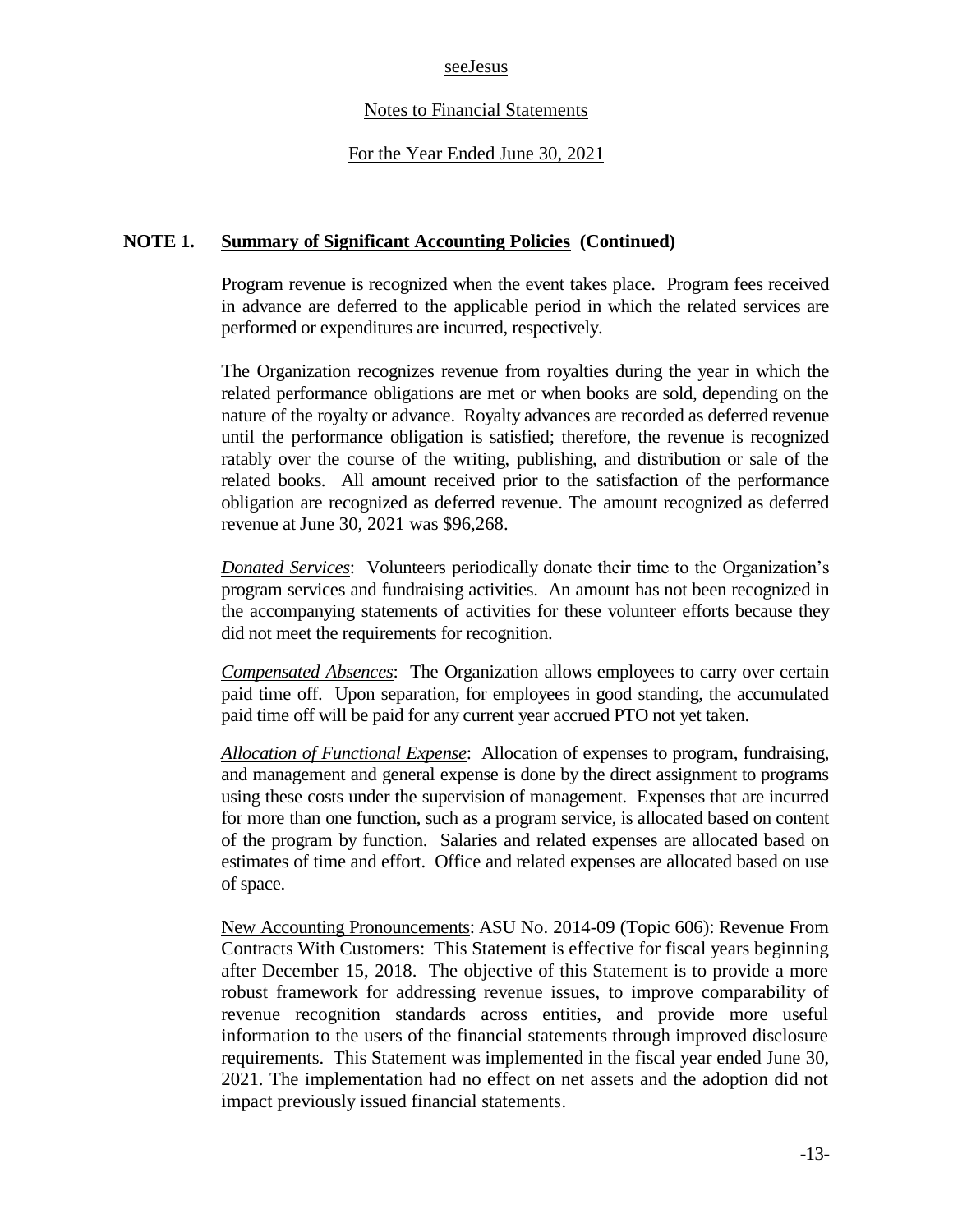#### Notes to Financial Statements

### For the Year Ended June 30, 2021

#### **NOTE 1. Summary of Significant Accounting Policies (Continued)**

ASU No. 2018-13 (Topic 820), Fair Value Measurement: The guidance is intended to improve the effectiveness of disclosures in the notes to the financial statements. The objective of these disclosure requirements is to provide financial statement users with information about assets and liabilities measured at fair value in the statement of financial position or disclosed in the notes to the financial statements. PSBI's financial statements reflect the application of this guidance for the year ending June 30, 2021. The implementation had no effect on net assets and the adoption did not impact previously issued financial statements.

ASU No. 2020-07 (Topic 958), Presentation and Disclosure by Not-for-Profit Entities for Contributed Nonfinancial Assets: This standard changes the presentation and disclosure requirements of contributed nonfinancial assets. The term nonfinancial asset includes fixed assets, use of fixed assets or utilities, materials and supplies, intangible assets, services, and unconditional promises of those assets. The standard requires that contributed nonfinancial assets be presented as a separate line item in the statement of activities and additional disclosures will be presented, including disaggregation of amounts, qualitative information, and valuation techniques and inputs be disclosed that were used to arrive at the fair value of the contributed nonfinancial assets. This standard will be implemented in the fiscal year ending June 30, 2022. SeeJesus is currently evaluating this new standard and the impact it will have on its financial statements.

ASU 2016-02, Leases (Topic 842): ASU 2016-02 substantially changes current accounting procedures regarding lease accounting and offers specific accounting guidance for lessees, lessors and sale-leaseback transactions. ASU 2016-02 establishes a right-of-use ("ROU") model that requires lessees to record a ROU asset and lease liability in the statement of financial position for all leases with terms longer than 12 months (the standard may optionally be applied to leases with term of 12 months or less). Leases will be classified as either finance leases or operating leases depending on the characteristics of the lease; consistent with current accounting procedures, the recognition, measurement and presentation of expenses and cash flows arising from the lease will depend on the lease classification. This Statement is expected to be implemented in the fiscal years ended June 30, 2022.

Subsequent Events: The Organization has evaluated events and transactions for potential recognition or disclosure in the financial statements through the date of this report, which is the date the financial statements were available to be issued. No subsequent events have been recognized or disclosed.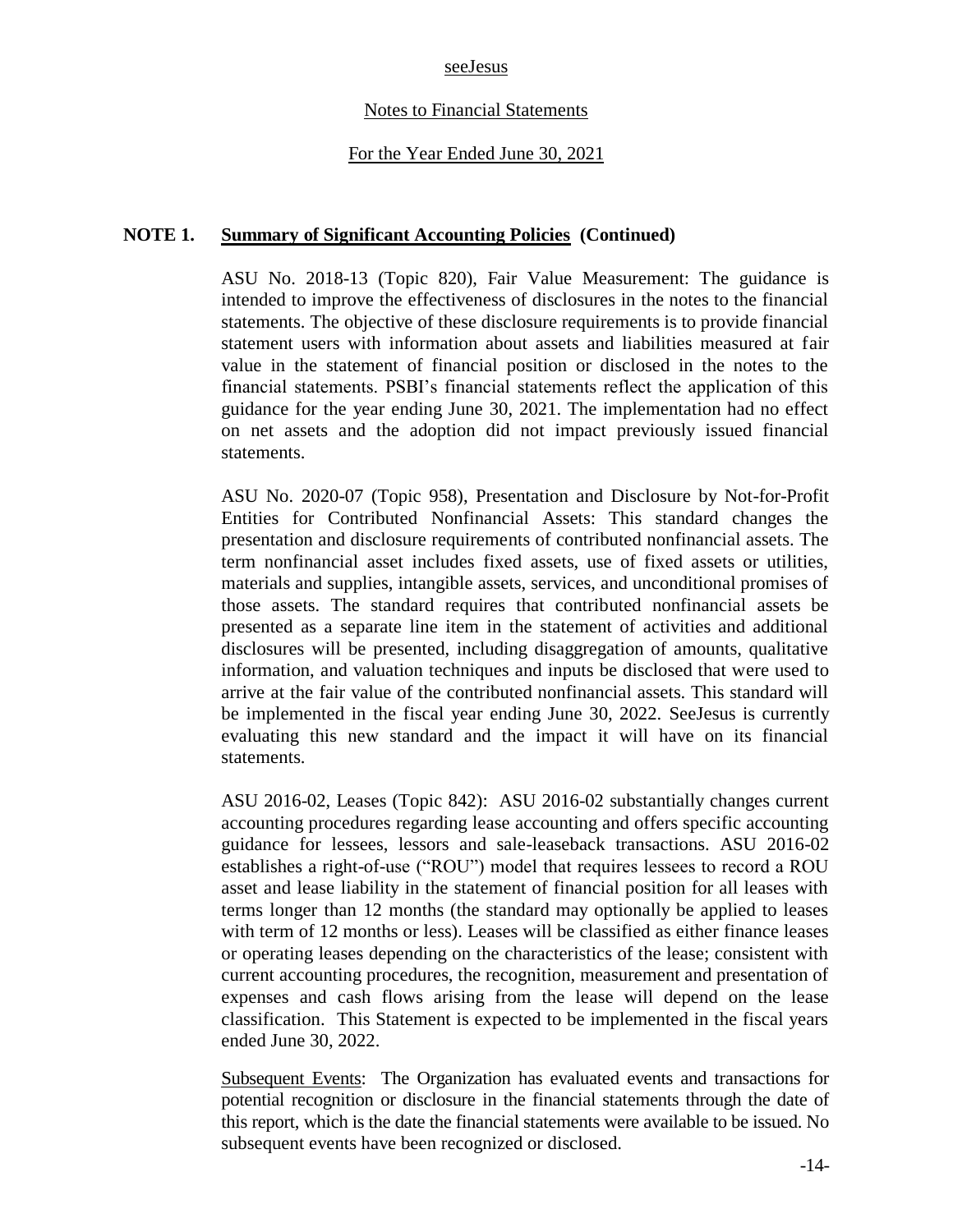#### Notes to Financial Statements

### For the Year Ended June 30, 2021

### **NOTE 2. Liquidity and Availability**

Financial assets available for general expenditure, that is, without donor or other restrictions limiting their use, within one year of the balance sheet date, comprise the following:

| Financial assets at year end:                          |     |           |
|--------------------------------------------------------|-----|-----------|
| Cash and cash equivalents                              | \$. | 248,713   |
| Investments                                            |     | 890,059   |
| Accounts receivable                                    |     | 24,066    |
| Pledges receivable                                     |     | 55,000    |
| Financial asset available to meet general expenditures |     | 1,217,838 |

As part of our liquidity management plan, we invest cash in excess of daily requirements in short-term investments, checking, and savings accounts.

### **NOTE 3. Investments**

The following tables represents the Organization's fair value hierarchy and investment income for those investments, excluding money market funds, measured at fair value on a recurring basis as of June 30, 2021:

| Investments              |    | Level 1 |
|--------------------------|----|---------|
| Short-Term Bond Fund     | \$ | 675,639 |
| <b>Equity Funds</b>      |    | 214,420 |
| <b>Total Investments</b> |    | 890,059 |
|                          |    |         |
| Investment Income        |    |         |
| Interest and Dividend    | S  | 7,550   |
| Unrealized Gain (Loss)   |    | 5,658   |
| Total Investment Income  |    | 13,208  |

### **NOTE 4. Retirement Plan**

The Organization funded a simplified employee pension plan in order to provide retirement benefits for all employees. The Organization contributes up to a 3% match for qualified participants. Contributions to the retirement accounts for the year ended June 30, 2021 was \$23,178.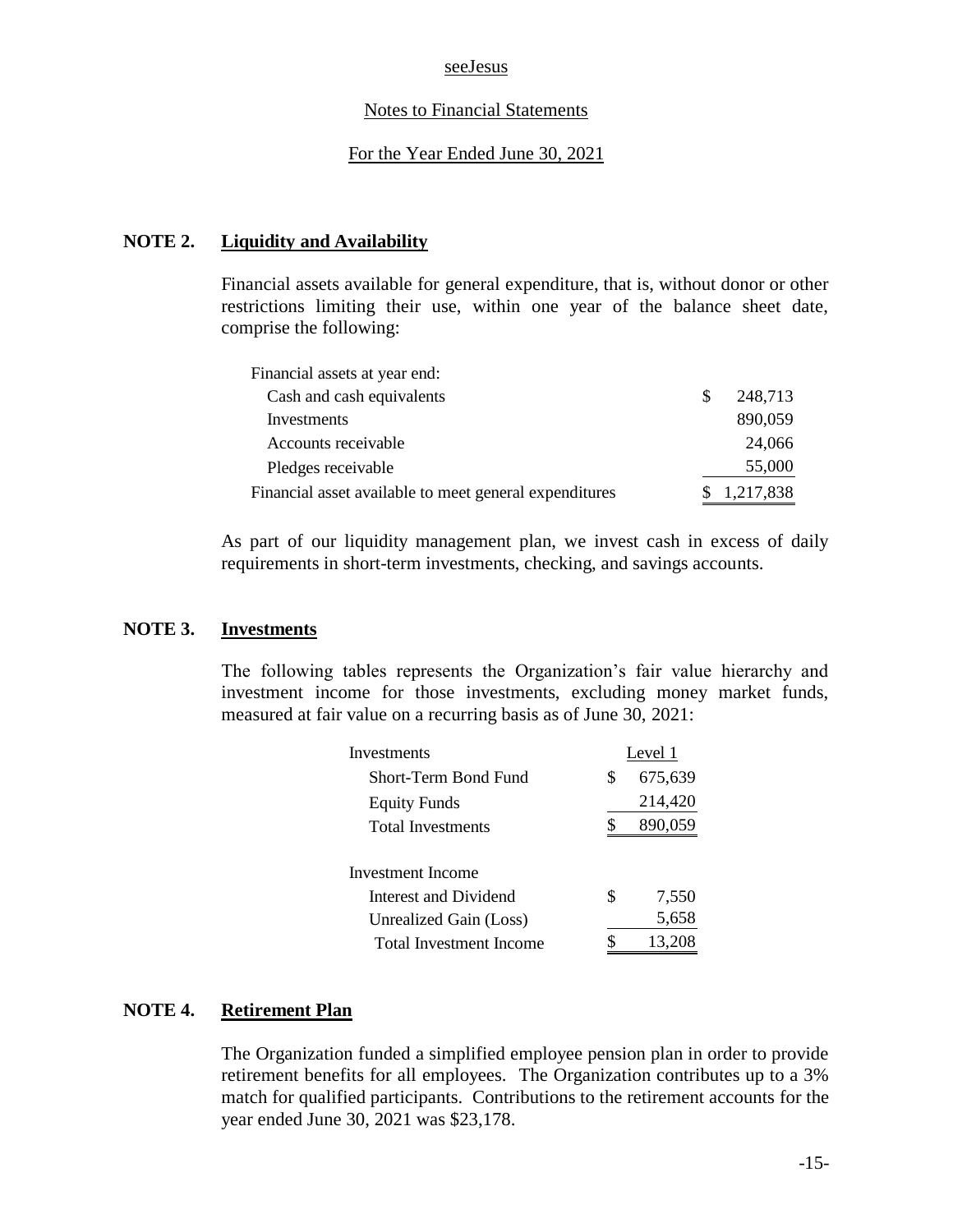#### Notes to Financial Statements

### For the Year Ended June 30, 2021

#### **NOTE 5. Net Product Sales**

Net product sales consisted of:

| Sales:                      |              |
|-----------------------------|--------------|
| <b>Product Sales</b>        | \$<br>62.343 |
| Shipping                    | 3,557        |
| <b>Total Sales</b>          | 65,900       |
|                             |              |
| Cost of Sales:              |              |
| Cost of Goods Sold          | 12,529       |
| <b>Book Selling Expense</b> | 17,690       |
| <b>Total Cost of Sales</b>  | 30,219       |
|                             |              |
| Net Product Sales           | 35.681       |

#### **NOTE 6. Office Lease**

The Organization currently leases space for its administrative offices from a church. The lease term is for 3 years from January 1, 2021 to December 31, 2023. The rate is \$1,300 per month in 2021, \$1,325 per month in 2022, and \$1,375 per month in 2023. Either party may terminate the lease by giving the other party 6-months written notice. For the year ended June 30, 2021 the lease expenses was \$15,600.

### **NOTE 7. Line of Credit**

The Organization has established a line of credit with a bank in the amount of \$40,000 collateralized by all corporate assets. The line of credit is payable on demand and currently carries an annual interest rate of 4.25% at year end. There was no outstanding balance due on this line of credit at year end.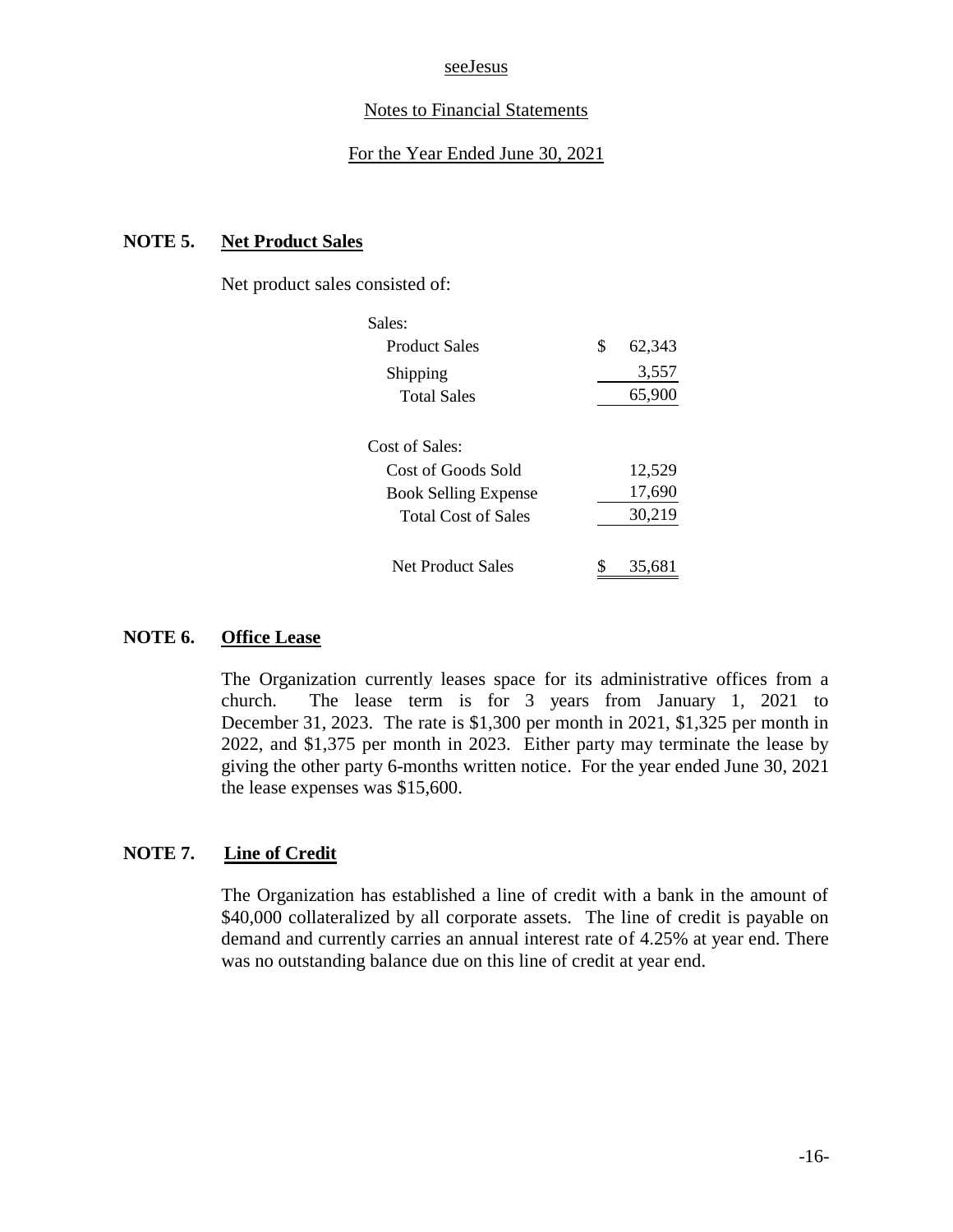# Notes to Financial Statements

# For the Year Ended June 30, 2021

# **NOTE 8. Net Assets**

Net assets were available for the following purposes:

|                                         | Net Assets |              |                      | Net Assets | Total      |         |  |
|-----------------------------------------|------------|--------------|----------------------|------------|------------|---------|--|
|                                         | With Donor |              | <b>Without Donor</b> |            | Net Assets |         |  |
|                                         |            | Restrictions | Restrictions         |            | Available  |         |  |
| A Praying Life                          | \$         |              | \$                   | 92,611     | \$         | 92,611  |  |
| Eurasia Coordinator                     |            | 26,406       |                      | 7,203      |            | 33,609  |  |
| Spanish World Trainer                   |            |              |                      | 10,942     |            | 10,942  |  |
| South America Coordinator               |            | 10,782       |                      | (10, 782)  |            |         |  |
| Spanish World TC                        |            | 38,938       |                      | 2,179      |            | 41,117  |  |
| Development Officer and Trainer         |            | 126,370      |                      |            |            | 126,370 |  |
| European Coordinator                    |            | 17,400       |                      | (4,060)    |            | 13,340  |  |
| <b>Student Ministries Coordinator</b>   |            | 35,524       |                      | 12,073     |            | 47,597  |  |
| <b>SE Student Ministries Coordinate</b> |            | 2,274        |                      |            |            | 2,274   |  |
| West Coast & East Asia                  |            | 56,587       |                      | 75,572     |            | 132,159 |  |
| Central Florida Trainer - LM            |            | 11,925       |                      | 166        |            | 12,091  |  |
| Training Coordinator Snyder             |            |              |                      | 1,049      |            | 1,049   |  |
| Bethesda Ministry                       |            | 129,257      |                      | (1,794)    |            | 127,463 |  |
| Arab World Trainer                      |            | 42,954       |                      | (10, 324)  |            | 32,630  |  |
| Internship                              |            | 2,080        |                      | (2,080)    |            |         |  |
| <b>Special Projects</b>                 |            | 9,512        |                      | 13,901     |            | 23,413  |  |
| <b>Writing Projects</b>                 |            | 63,612       |                      | (1,000)    |            | 62,612  |  |
| Prayer Story Project                    |            | 119,847      |                      |            |            | 119,847 |  |
| General                                 |            |              |                      | 111,604    |            | 111,604 |  |
| <b>Total Net Assets</b>                 | \$         | 693,468      | \$                   | 297,260    | \$         | 990,728 |  |